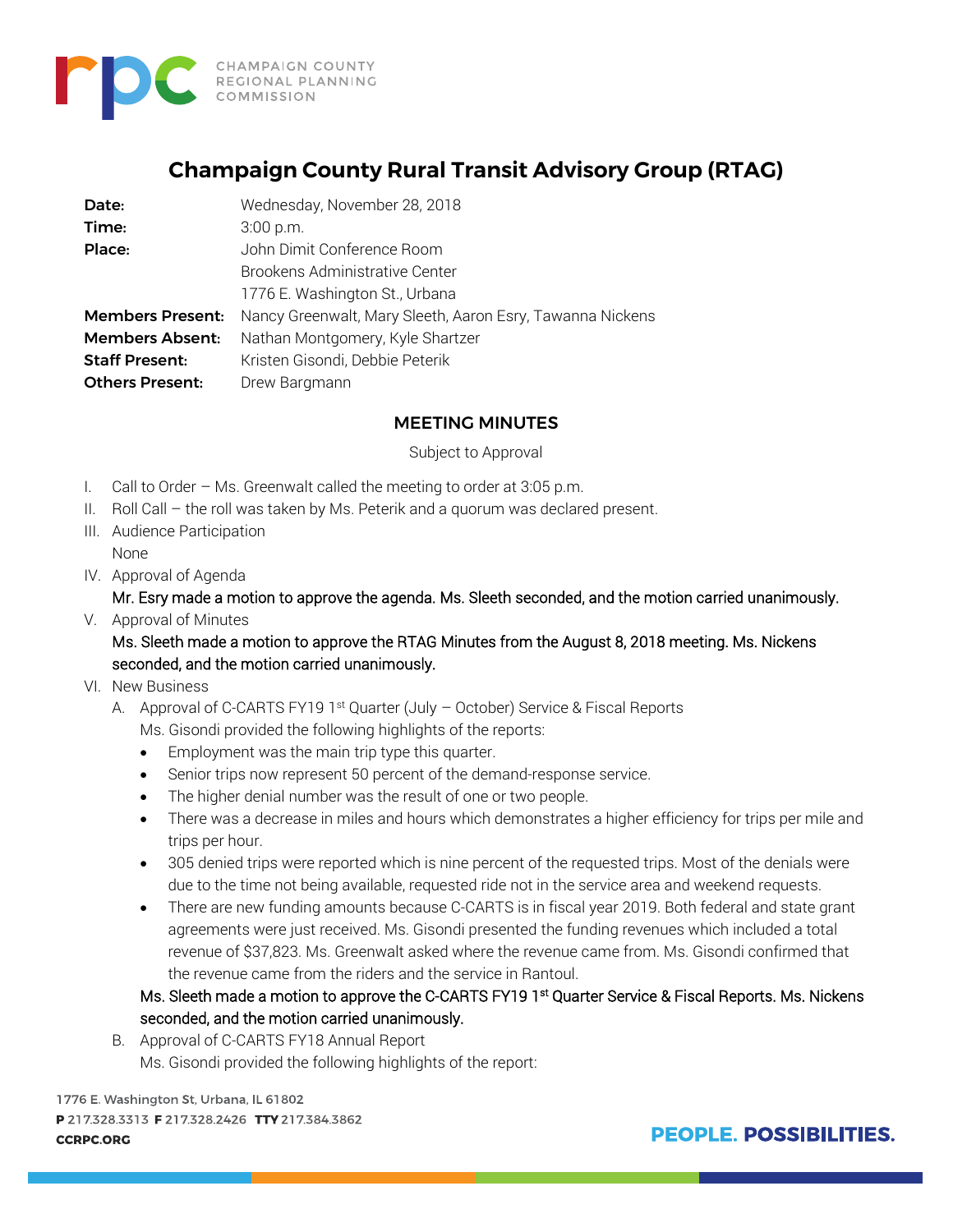

- The annual report shows a large increase in total trips.
- There is an increase in the average and trips per mile and hours.
- There was a 20 percent increase in ridership in FY18 as compared to FY17.
- The main trip type was Medical with Employment a close second.
- 11 percent of trips used lifts.
- 44 percent of demand-response trips are adults 60 and over.
- Demand-response trips make up 46 percent of all trips.
- There were 586 denials in FY18 versus 1,055 in FY17.
- Total registered riders in FY18 were 2,782 versus 2,558 in FY17.
- Ms. Gisondi presented the expended funds from State and Federal. The Federal grant is usually expended in two quarters, but the State grant (DOAP) funds are used throughout the whole year.
- There are currently 12 vehicles. Two medium-duty vans are expected to be delivered in the spring or summer of 2019. Due to high mileage and repair costs, one minivan will be disposed of.

## Mr. Esry made a motion to approve the C-CARTS FY18 Annual Report. Ms. Sleeth seconded, and the motion carried unanimously.

C. Approval of Updated Rantoul Agreement

The agreement was updated because the old one had expired. The contract increase was one percent beginning in November. CCRPC, MTD and the Village of Rantoul have approved the contract, and it is required that the RTAG committee approved the updated agreement.

## Ms. Sleeth made a motion to approve the Updated Rantoul Agreement. Ms. Nickens seconded, and the motion carried unanimously.

- D. Update on State Capital Grant Procurement (Grant No. CAP-14-1060-ILL, Contract No. 4490) Ms. Gisondi provided the following comments:
	- Reimbursement was received on October 1.
	- C-CARTS will be working on the fourth round of procurement getting quotes for lockers, workspaces, computers and monitors. The approximate requisition total will be under \$5,000.
	- The remaining amount of capital funds is \$53,763.17. 63 percent of the capital funds have been expended.
	- Mr. Bargmann commented on the ITS System that has been implemented with C-CARTS. The ITS System is a computer aided scheduling software program with a component for the dispatchers and schedulers, as well as the vehicles. There is a tablet on board the vehicles that the driver uses that shows the manifest for the day, provides turn-by-turn directions, records mileage, timestamps and transactions. Two benefits of the system is that it has a map that shows where the drivers are and the schedulers don't have to use the excel spreadsheets.
- E. Update on Rantoul Service and Outreach Efforts
	- Ridership continues to increase.
	- The new routes began on November  $19<sup>th</sup>$ . The service changed from a circular route to three different routes. Ridership for November has already surpassed the numbers from last year.
	- Ms. Greenwalt asked how commuters are educated. Mr. Bargmann stated that letters and brochures were put on the vehicles to explain the new route service. In addition, the village promoted the new routes on their Facebook page.

1776 E. Washington St, Urbana, IL 61802 P 217.328.3313 F 217.328.2426 TTY 217.384.3862 **CCRPC.ORG** 

**PEOPLE, POSSIBILITIES.**